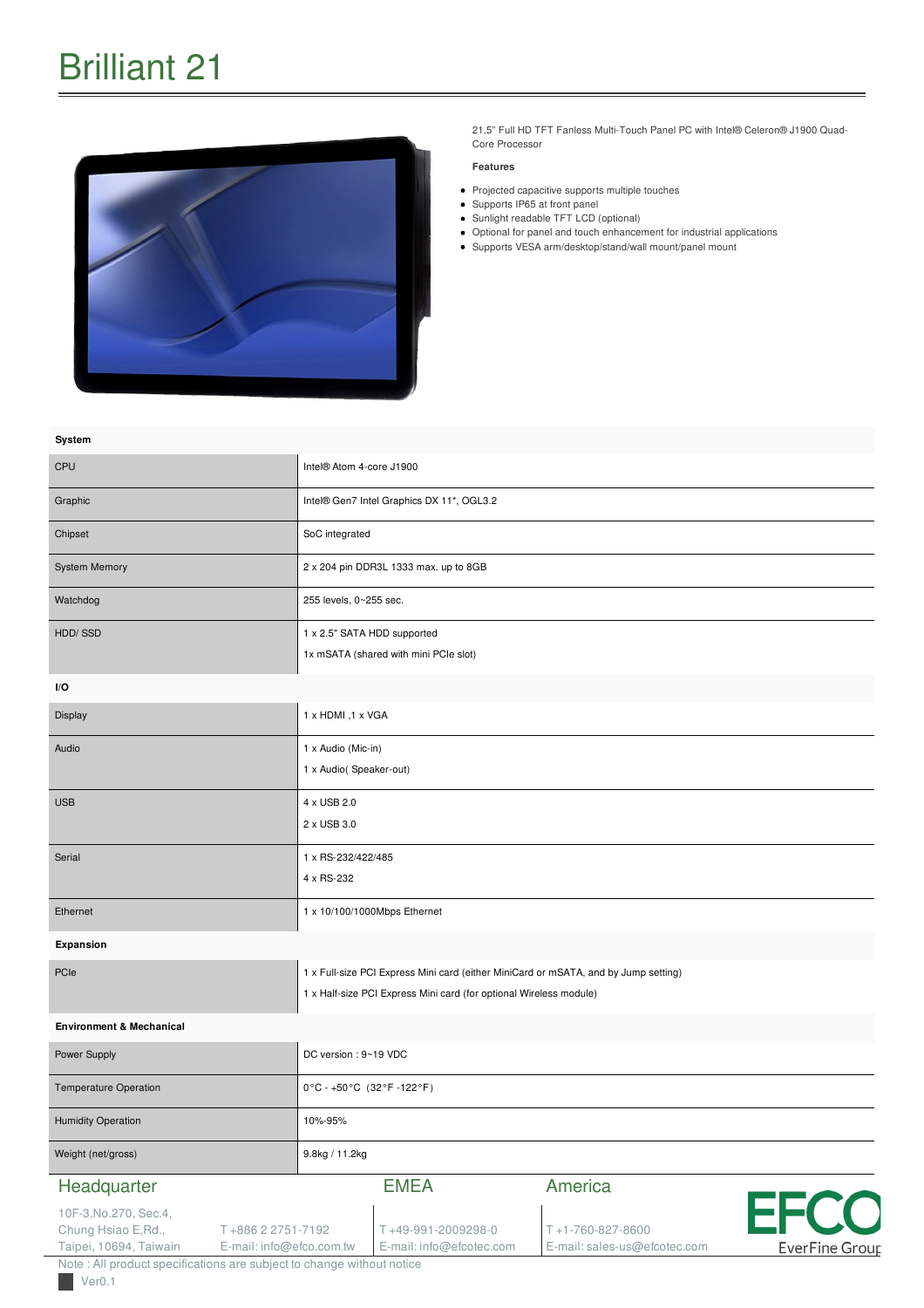| Dimension(W x D x H)                                | 528 x 319 x 70 mm (20.39" x 12.56" x 2.76")      |  |
|-----------------------------------------------------|--------------------------------------------------|--|
| Packing Dimension(W x D x H)                        | 635 x 420 x 198 mm (25" x 16.53" x 7.80")        |  |
| <b>Certification &amp; Optional OS Installation</b> |                                                  |  |
| <b>OS</b>                                           | Microsoft® Windows® 8.1<br>Microsoft® Windows® 7 |  |
| Certification                                       | CE                                               |  |
| <b>LCD</b>                                          |                                                  |  |
| <b>LCD Size</b>                                     | 21.5"                                            |  |
| Resolution                                          | 1920 x 1080 (16:9 wide)                          |  |
| Contrast                                            | 1000                                             |  |
| Pixel Pitch                                         | 248 x 248 (um)                                   |  |
| Viewing Angle (H/V)                                 | 170 x 160                                        |  |
| Response Time                                       | 5 <sub>ms</sub>                                  |  |
| Color                                               | 16.7M                                            |  |
| <b>Brightness</b>                                   | 250 (cd /m <sup>2</sup> )                        |  |

## Headquarter

EMEA

10F-3,No.270, Sec.4, Chung Hsiao E,Rd., Taipei, 10694, Taiwain

T +886 2 2751-7192

E-mail: info@efco.com.tw

T +49-991-2009298-0 E-mail: info@efcotec.com America

T +1-760-827-8600 E-mail: sales-us@efcotec.com

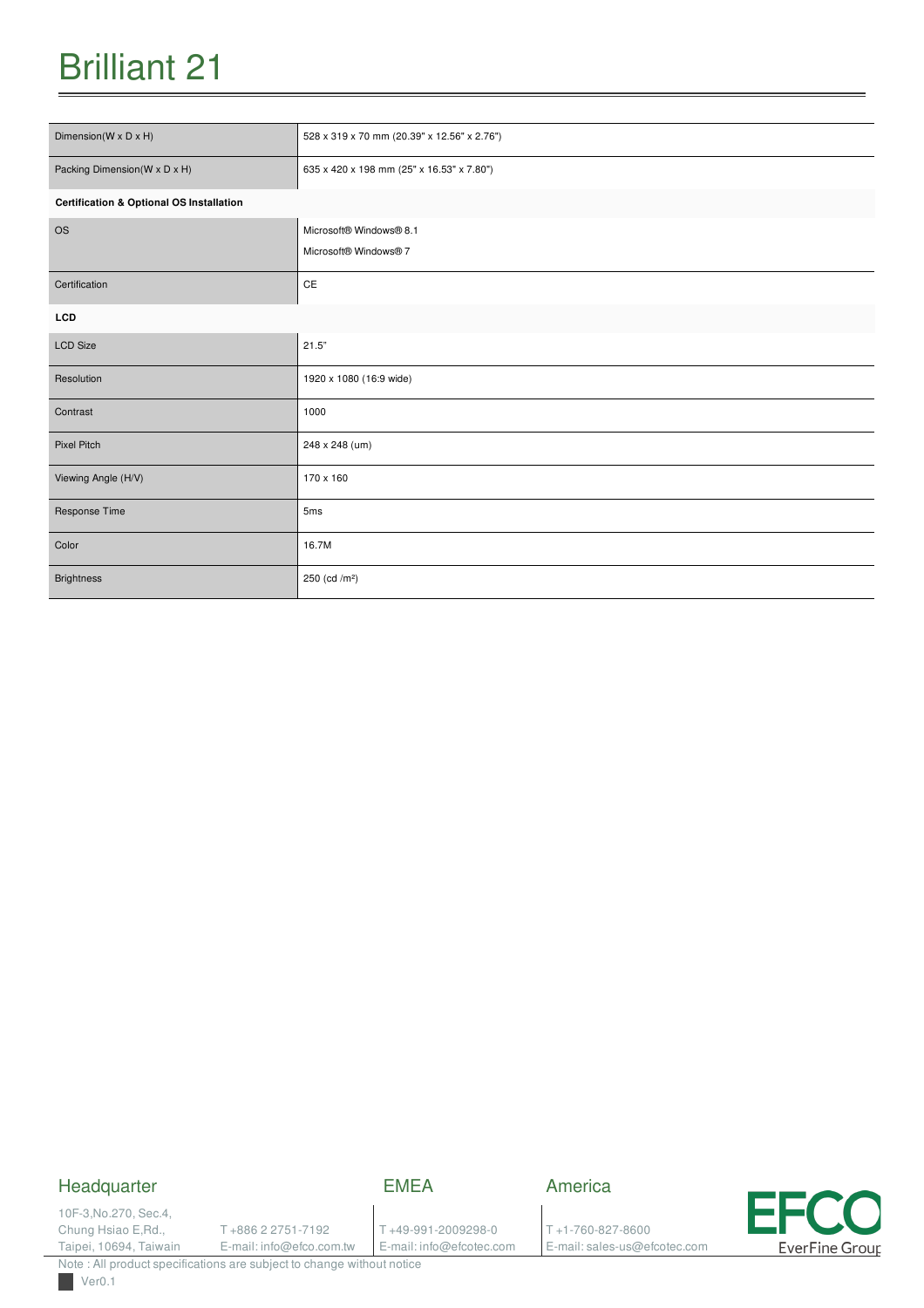## **EMEA**



### Headquarter

EMEA

10F-3,No.270, Sec.4, Chung Hsiao E,Rd., Taipei, 10694, Taiwain

T +886 2 2751-7192

E-mail: info@efco.com.tw

T +49-991-2009298-0 E-mail: info@efcotec.com America

T +1-760-827-8600 E-mail: sales-us@efcotec.com

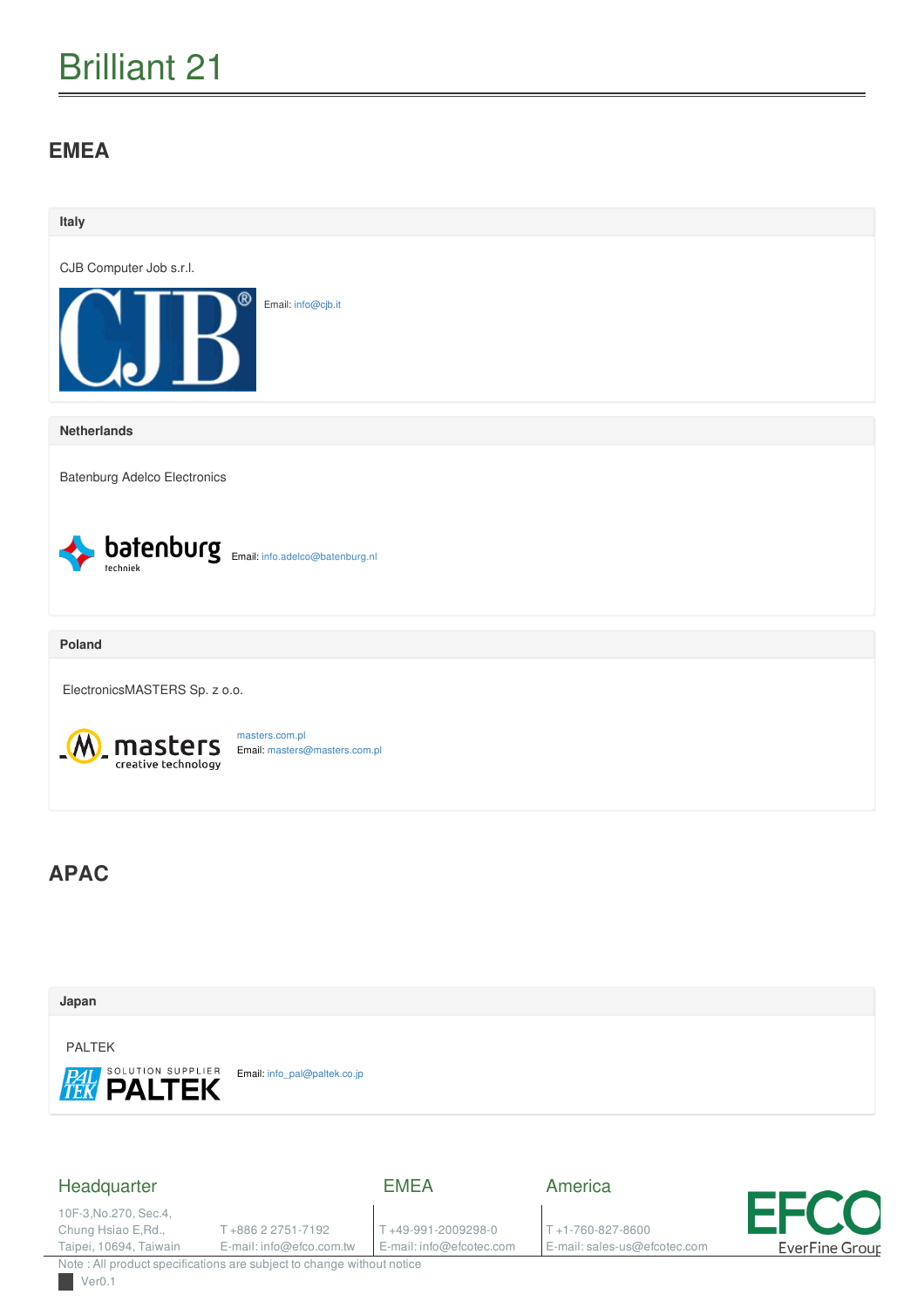#### **Malaysia**

Axmatic

**AXMATIC** 

Email: [Enquiry@axmatic.com](mailto:Enquiry@axmatic.com)

| <b>Model</b>       | <b>Description</b>                                                                                                                |
|--------------------|-----------------------------------------------------------------------------------------------------------------------------------|
| TPC-5220           | 21.5" Full HD TFT fanless multi-touch panel computer with Intel® Celeron®<br>4-core Processor J1900                               |
| TPC-5220-4500H-RX0 | 21.5" Full HD TFT fanless multi-touch panel computer with Intel® Celeron<br>4-core Processor J1900, 4GB DRAM & 500G 2.5" SATA HDD |

## Headquarter

### EMEA

10F-3,No.270, Sec.4, Chung Hsiao E,Rd., Taipei, 10694, Taiwain

T +886 2 2751-7192

E-mail: info@efco.com.tw

T +49-991-2009298-0 E-mail: info@efcotec.com

T +1-760-827-8600

America

E-mail: sales-us@efcotec.com